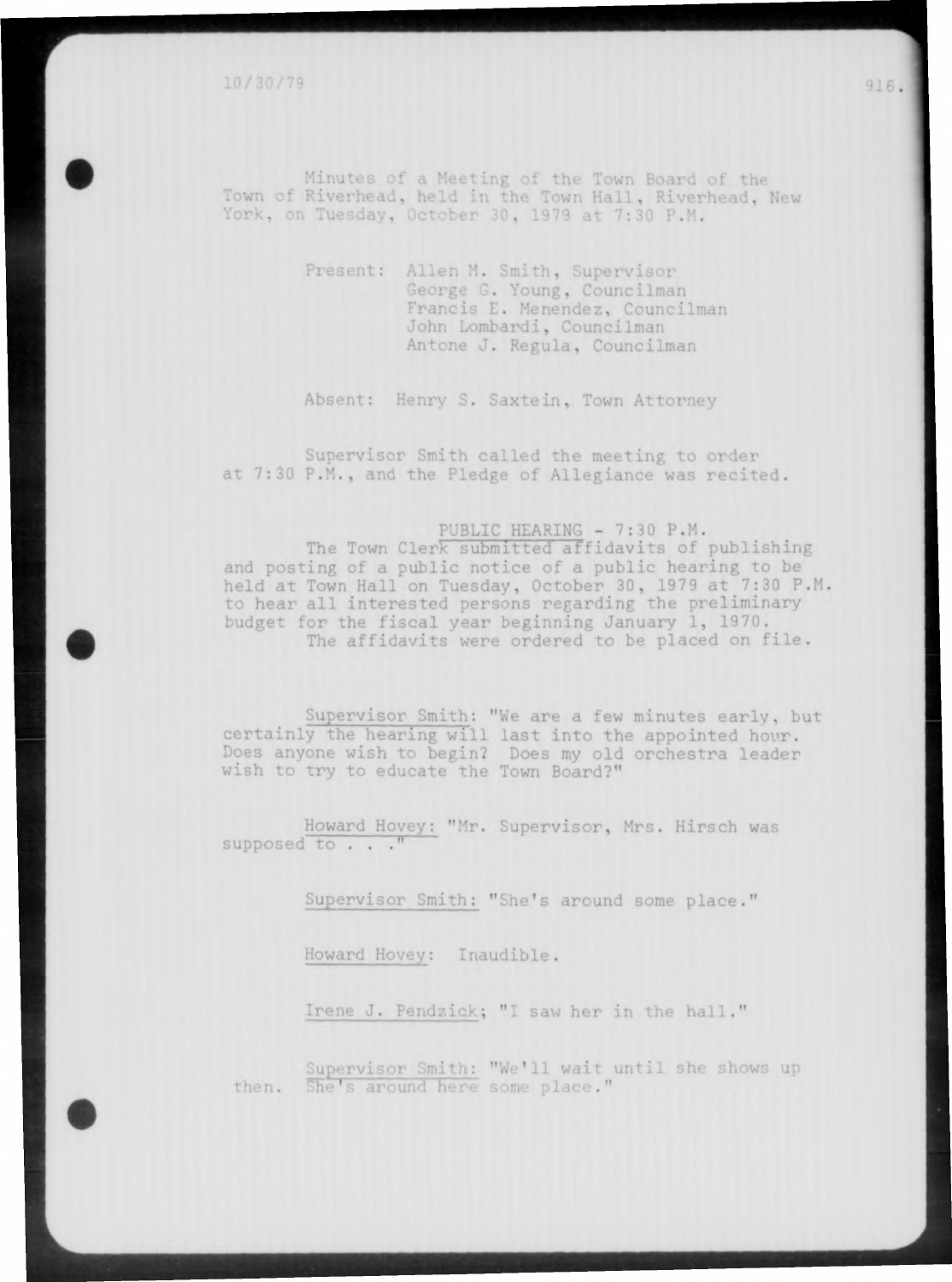10/30/79

PUBLIC HEARIN

,'ht

Supervisor Smith: "Anyone else or any questions."

Bill Nohejl: "I didn't have time to digest this thing to ask questions."

Supervisor Smith: "Bill you're welcome to ask questions any time. Either at the hearing tonight or as you examine it. If you have further questions we'll give you the opportunity even to obtain written answers. Obviously, you're familiar with the process here. This will not be voted on this evening. I do not recall the specific statutory requirements, but I think we have to vote on it by November 15th, which will mean probably a vote on the 8th.

Mr. Scheiner, I know Anne Hirsch and the Eastern Suffolk School of Music people wish to make a presentation, can you see if you can chase them in here. Here they come.

Anne if you'd like to make your presentation. We can let you and Mr. Hovey and the young lady do so. From the microphone please."

Anne Hirsch: "I'm the Executive Director of Eastern Suffolk School of Music in the Benjamin House for which I thank you all. And this is Lavonda Goree who is a student at the School and has come down to help us with the request for tonight and Mr. Hovey I don't think anyone here doesn't know him, has come to help.

We're here because we'd like to talk to the proposition that is in front of you, I believe this evening, concerts to be held in Grangebel Park this past summer . . .

Supervisor Smith: "Anne can I interrupt . . . "

Anne Hirsch: "Yes Allen."

apervisor Smith: "George would you close that door around the corner. It's those historians, those preservation types. They make a lot of noise. Musicians are much milder

Anne Hirsch: "Well I thought I would, Allen, the tuba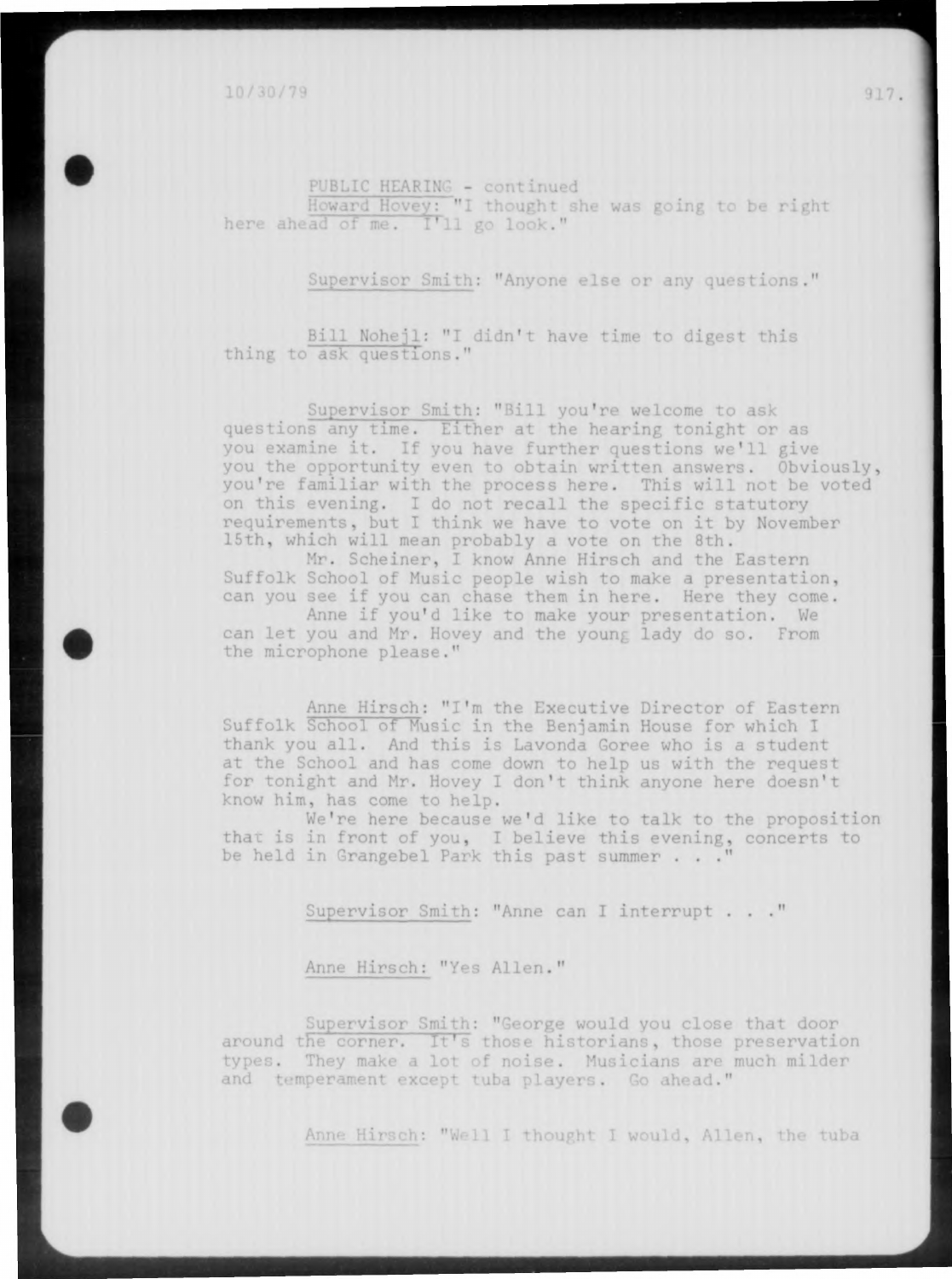V.

#### PUBLIC HEARING - continued

player to really express the full sentiments. And I would like to say that I would be happy to represent as director of the music school to work with the Town in providing future concerts for Grangebel Park. It was a lovely evening last summer and we have tentatively set a schedule which may meet with your approval for next summer on Friday evenings alternating Fridays throughout July and August. And the concerts would be open to the public and I can describe them, but I'd like Howard to really do it."

Supervisor Smith: "Why don't we let Lavonda go first, First you take the microphone, bring it down to her level. Lavonda why don't you tell us a little bit of something that you do at the music school and why you like music?"

Lavonda Goree: "I play the piano and I practice the piano every day and next summer we're going to play in the park."

park?" Supervisor Smith: "Do you enjoy the music in the

Lavonda Goree: "Yes."

Supervisor Smith: "You like the music then?"

Lavonda Goree: "Yes."

Howard Hovey: "All right. Mr. Supervisor, Members of the Board, ladies and gentlemen, Mrs. Hirsch asked me to come down here as, oh someone who perhaps knew a little bit more about the concerts. Briefly the precedent for the Town Board sponsoring concerts is not hard to find. When I first came to Riverhead forty-five years ago, the Town Board was paying for concerts. The Old Town Band with Professor Corwin and **the** Town Board financed those. This Band, unfortunately, went under with World War II, because people were just going into the service and there was trouble getting transportation, And at that time the Board of Education took over the sponsorship summer concerts and that continued with great success, if I may say so, because I conducted them. I conducted far over one hundred concerts and then after I stepped down,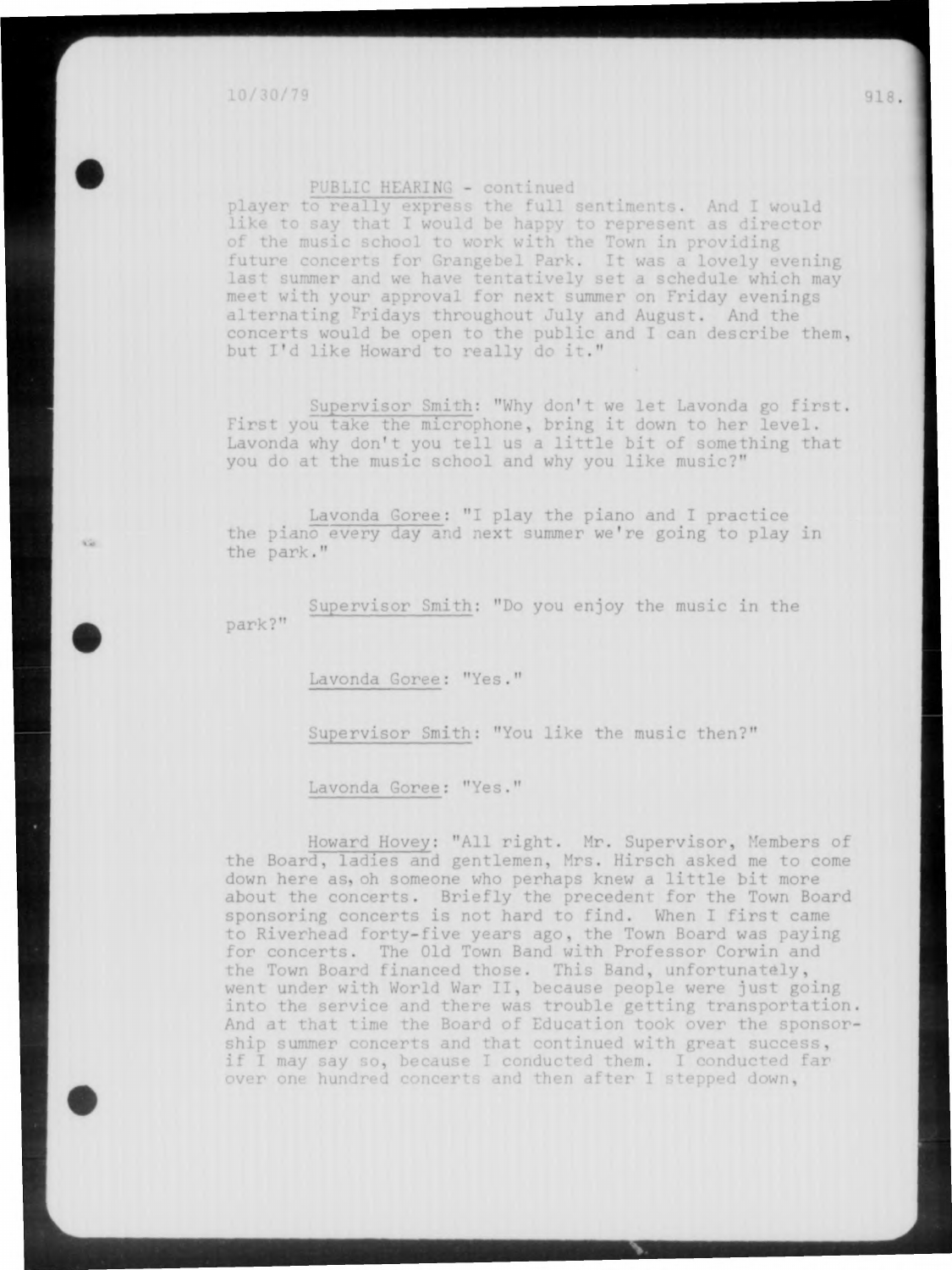# PUBLIC HEARING - continued <u>Ho</u>

Charlie Cardona has done many many more. But that is vulnerable because it is subject to the will of the voters and when they don't pass a school budget, the concerts are out the window and that unfortunate circumstance maintained for the past several summers. They resumed a little this past summer.

A precedent from another angle. If you gentlemen would ever like to go up to Huntington to Heckshire Park on a Wednesday evening, in the summer, you will see a summer concert band that has been going on for generations highly successful. Also in the park down by the docks in Northport, a similar program on Thursday evenings and I recommend these to you. These are sponsored financed by the Huntington Town. Of course, there is a little bit of an angle there. The last few years Mr. Ken Butterfield, the Huntington Supervisor is an expert trumpet player and performs at those programs from time to time, proficiently too. I don't see any similar talent in front of me at the moment, but we won't belabor that.

The money that has been tentatively allocated in the budget is a fine fine indication for an excellent start. I thought it might be appropriate to mention to you that the concert that we had last summer with an American Concert Band, it cost the local community aproximately one-third of the cost of that concert. The rest of that money was supplied by what is called a Music Performance Trust Fund which is administered by local 802 of the American Federation of Musicians, that's a union. Union is a dirty word, I know, in some situations, and this is one thing that a union does beautifully. The trust fund money is gathered when the juke box plays or when music played over the radio or television, phonographic record sales, a little bit of money goes back to the union and that money has to be spent to provide free live music and it takes many, many forms and one form, for example, last summer in August when the American Concert Band here played, about one-third the cost of that program was paid by the music performance trust fund. The rest of it came from, in the American Concert Band, for example, I go to rehearsal tomorrow night, it costs me \$100 a year to belong to that band. If I don't pay that \$100, I can't be in that band, and they call it the American Concert Band Society and they have that money which they use as you might call it money to help supply these concerts. The same thing applies with the Atlantic Wind Symphony where I'm going to rehearse tonight when I leave this place and I think I've taken as much of your time as perhaps you can allow me. But I can talk till tomorrow night about summer band concerts.<br>Are there any questions?"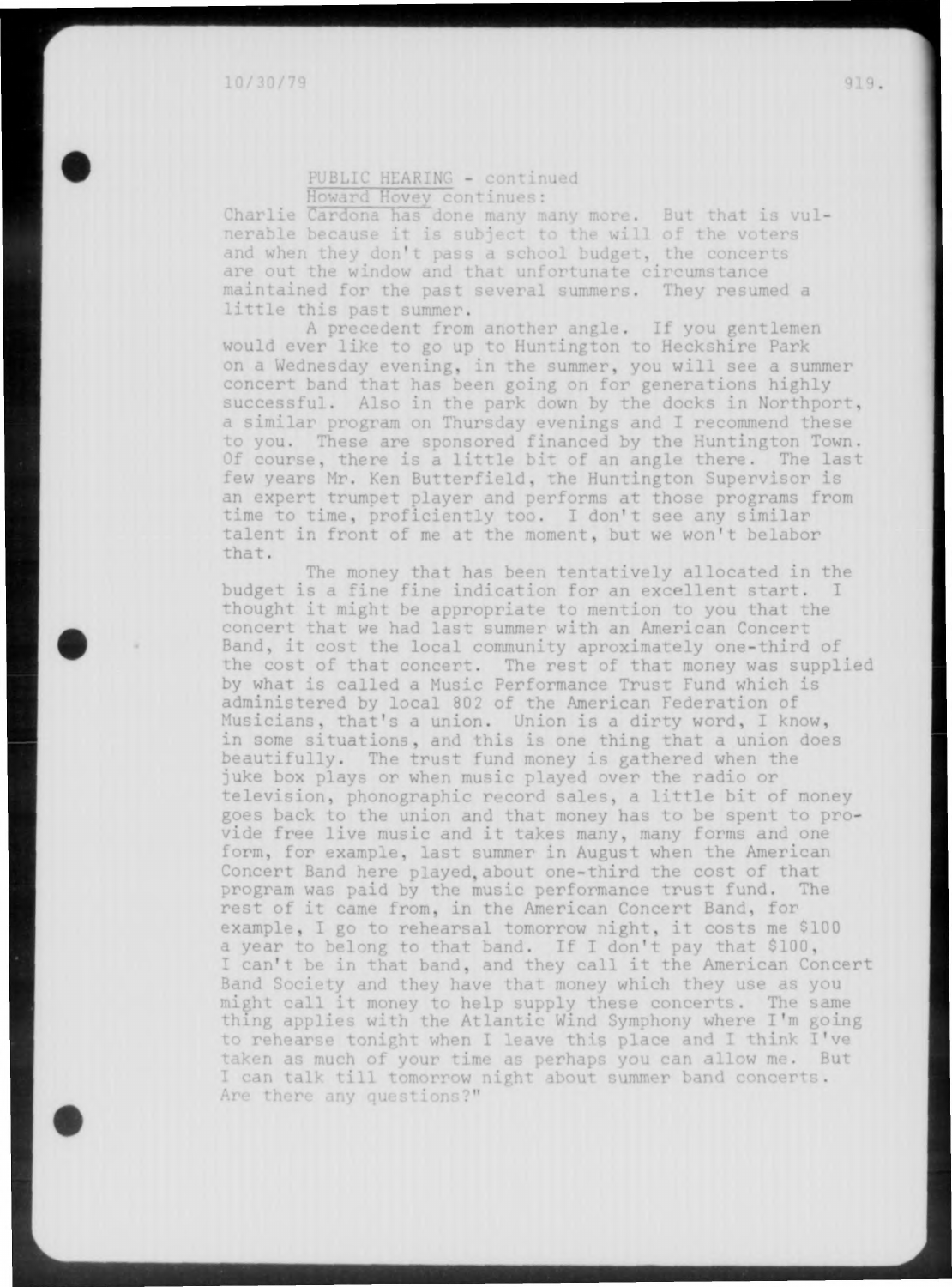10/30/79

# PUBLIC HEARING - continued Anne Hirsch: "I'd like to add one . . . "

Supervisor Smith: "Anne, if you'll talk into the microphone, that way it comes out in the transcript."

Anne Hirsch: "I would also like to add that on the basis of four concerts if you consider it that way, we would have the American Concert Band, the Atlantic Wind Symphony, I would arrange for a Jazz concert again on a professional level and I'm not ready to say exactly what the fourth concert would be, but it would be a Light Pops Concert of some kind, either orchestral or along those lines."

Supervisor Smith: "We thank you for coming down this evening."

Anne Hirsch: "You're welcome. Thank you."

Supervisor Smith: "Thank you. Thank you Sir. All right. Any other questions? Bill do you have specifics or do you want to . . . If you want to call them out from back there, I'll let you. Or come up."

Bill Nohejl, Wading River: "In reference to lighting, where is this contract listed for maintenance? I can't seem to find it."

Supervisor Smith: "There is not a contract for maintenanct at this particular point Bill."

Bill Nohejl: "Well how do you plan to figure it into the '80 budget."

Supervisor Smith: "Jack will you give me that page please? We have two means of doing it Bill. We had, as we prepared the budget, the engineering estimates for the projection of what it might cost to contract bid the lighting. The engineering estimate was some \$39,000 plus and the actual bid came in at \$140,000."

Bill Nohejl: "Close to \$150,000."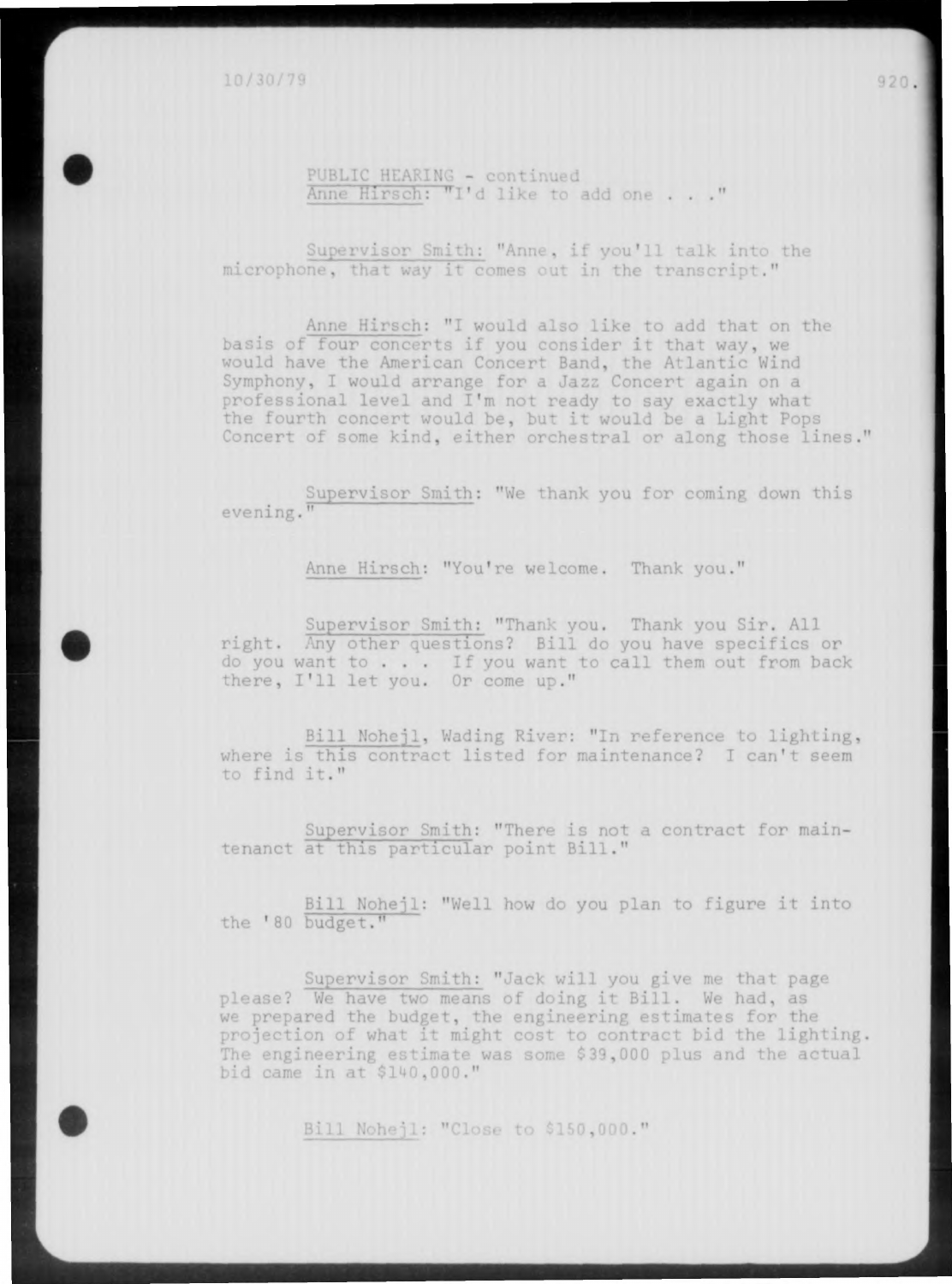### PUBLIC HEARING - continued

Supervisor Smith: "Okay, close to \$150,000. Pretty much the Board had decided in advance, we cost analyzed<br>the maintenance of the system similar to the method being used in Southold with our own personnel with one or two i in Southold with our own personnel people in a truck and less than \$60,000 so this would reflect an operating expense based upon the current year 1979 and \$60,000 give or take a few for the operation of the lights."

Bill Nohejl: "Is this the way you intend to go?"

Supervisor Smith: "We are, I think the engineers report came back in. We haven't discussed it at this particular point, but given the choice between spending \$150,000 and spending \$60,000, well even if it's \$75,000 we can, it begins to get into the relm of possibility of hiring people." **I**

Bill Nohejl; "You see what I'm getting at here? If it were to be \$140,000, \$150,000 or \$120,000 for maintenance and you remember the discussion at the Wading River School the other night about extra police. Now I know damn well a light isn't going to move around to protect people. It's stationary. And if you were to go with \$125,000 to \$150,000 as a maintenance fee I sure in hell want policemen around instead of that maintenance fee."

Supervisor Smith: "I think that's the general consensus of the Town Board."

Bill Nohejl: "Because we have lights all over here now and someone has to maintain them that's for sure. And when people are crying for police protection and if you had to go with this amount of money into maintenance, it's a terrible disgrace."

Supervisor Smith; "Well I don't think we're going to Bill."

Bill Nohejl: "Well even now if you take \$75,000 i still money."

comments. There are people who wish the syst Supervisor Smith: "Well okay we appreciate your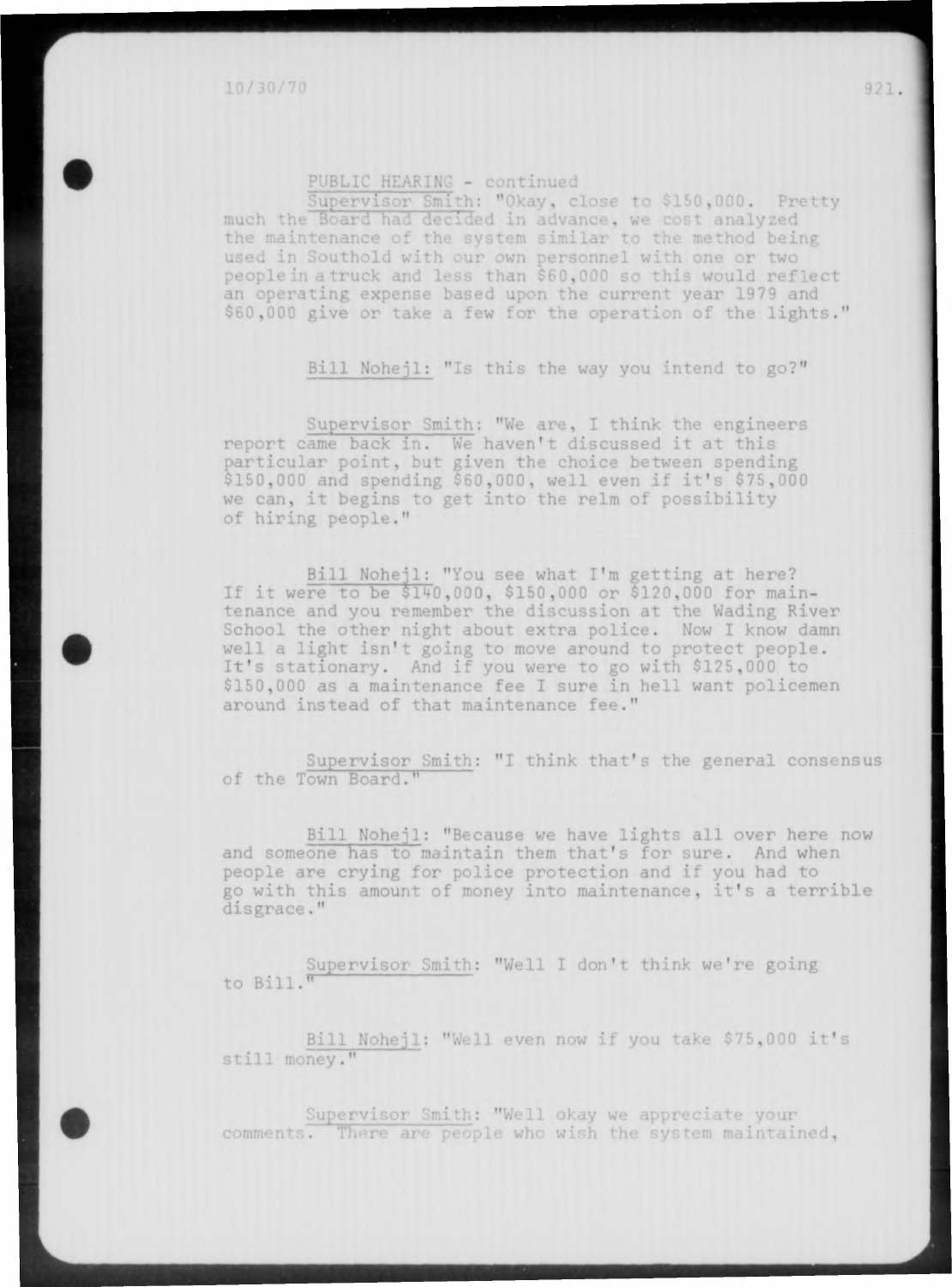PUBLIC HEARING - continued<br>Supervisor Smith continues: in fact, wish it expanded and . . ."

Bill Nohejl: "That's the problem expanding it. Yes, whenever anyone comes to ask for a light, it's almost automatically bestowed upon them. When everyone comes for a policeman it's the opposite. If you want us to pay for it, we shall put them on. Now you don't tell the people, lights that's poing to cost maintenance that's going to cost electricity it's automatically handed to them."

Supervisor Smith: "Sometimes we do and sometimes we don't."

You haven't." Bill Nohejl: "Most of the time I've been here.

Supervisor Smith: "Okay. Be that as it may. People do demand lights and they do seem willing to pay for them. I do not see that we are going to award a contract for anything like \$150,000 on an annual basis for the maintenance of the system when we can do it based upon Southold's experience at probably around \$50,000 with our own personnel who can be used for other functions such as tree trimming which is currently contracted out."

Bill Nohejl: "Has the Horton Avenue contract been let out?"

Supervisor Smith: "No Sir, we're still waiting for an engineering report."

Bill Noneji: "Whenever the engineering report comes or whatever the figure is you know definitely I am against the Horton Avenue project being built as a sump, otherwise relocating the people and using that as an automatic sump where the people are living now because water seeks its level. You and I know that that is an underground river section. There's an underground river flowing in that area. And I don't believe in putting money into sumps when you have an automatic area that would be a sump area and build up the and move these people out to a different Horton, and Middle